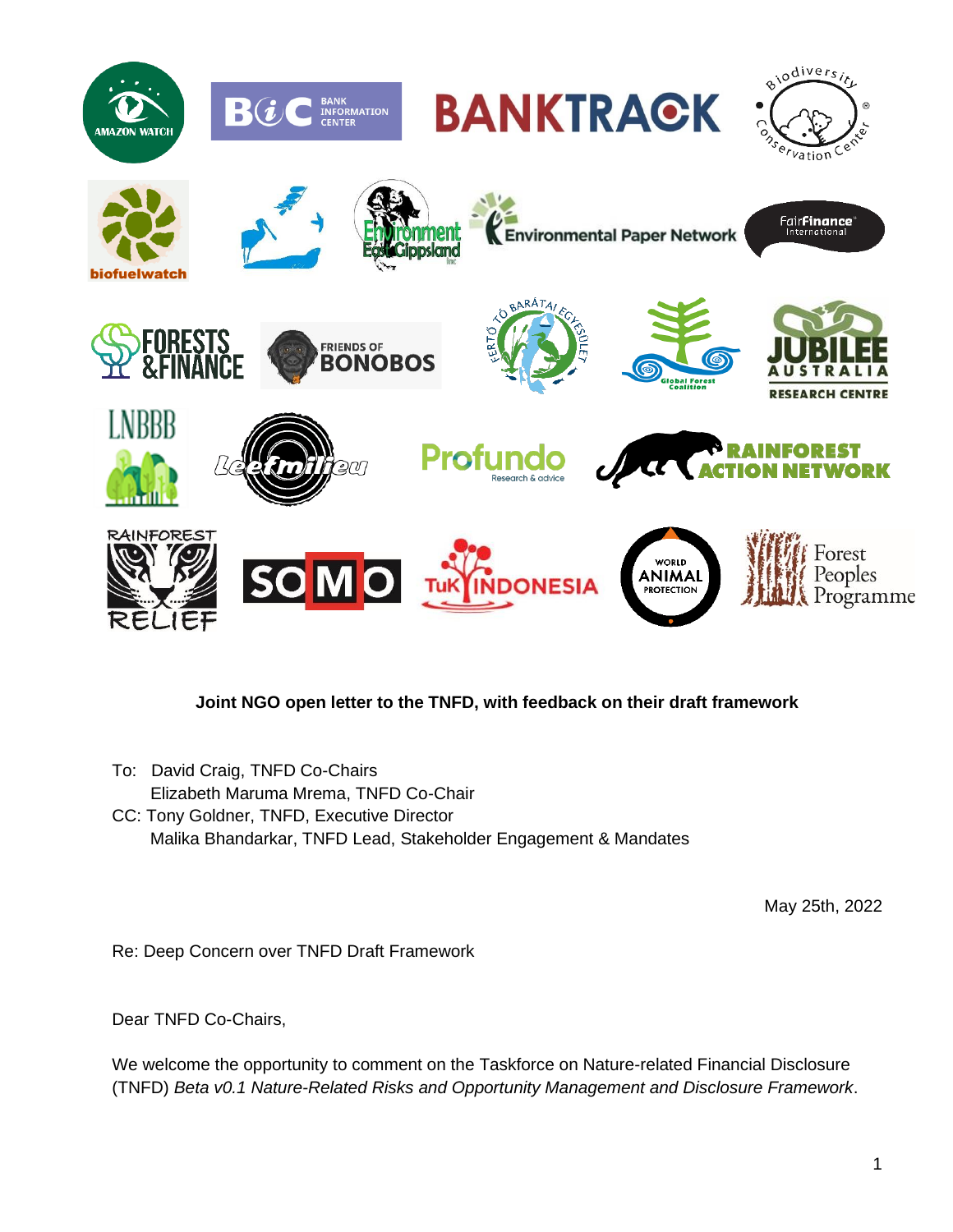Developing a global framework for reporting on nature-related risks and impacts can create much needed transparency, if done well. However, we are deeply concerned about the failure to integrate human rights into the framework, and thereby overlooking the fundamental reality that nature destruction is strongly linked to human rights violations. We are also very concerned about the lack of mandatory reporting on all nature-related impacts caused by companies. Likewise, the framework lacks requirements to disclose key information, and requirements on reporting on promises. Lastly, we recommend it to scope out appropriate safeguards to ensure it will not reinforce inequalities. To ensure meaningful consultation, we also recommend the TNFD to hire specialized staff and to urgently develop a number of case studies to pilot test the framework.

## **We write this letter with the caveat that many of our organizations have not engaged as directly with TNFD and its documents as we would have liked.** This is not because we are indifferent to the need to redirect the trillions of dollars that are flowing from companies and financial institutions into activities that are driving the nature crisis and the human rights crisis that underpins it. It is because, to date, TNFD's consultation process has not been designed to be truly accessible to rights holders, grassroots organizations or broader civil society groups. We want to understand what TNFD is proposing, to test its recommendations against real-world case studies of corporate-led harms to nature and people, and to trust that our expertise and recommendations will be valued and considered. Below we outline some key recommendations for the next draft of the TNFD framework:

- 1. **The TNFD needs to ensure that its reporting requirements do not exclude human rights, as outcomes for nature and people are intertwined. It is critical that TNFD fully integrates reporting requirements already outlined under international human rights standards.** The need to address environmental, economic and social concerns in a combined manner to ensure sustainable business practices is a core principle established since the Rio Earth Summit in 1992. This integrated approach is fully enshrined in the Sustainable Development Goals (SDGs), with which the TNFD seeks to align. While the creation of TNFD outlined the aspiration to align with the international human rights framework,<sup>1</sup> the TNFD's Beta framework does not once mention human rights. **Clear examples of why a one-sided focus on nature is problematic** include the following:
	- a. Inaccurate and incomplete: As stressed by the recent IPCC report,<sup>2</sup> it is difficult to identify a case of serious business-led adverse risks or impacts to nature that does not have a human rights dimension. The view that people are outside nature, somehow separate to its impacts and to efforts to preserve it, is an artificial abstraction. TNFD itself arises from recognition that our economic system is not separate from our ecology, and our social world is similarly interconnected with our physical one. To think that business can meet its responsibilities to nature while evicting Indigenous Peoples, inciting violence against land and environmental defenders or cutting communities off from local water sources goes against the expertise and lessons learned, over many

<sup>1</sup>As referenced in TNFD (2021) *TNFD: Proposed Technical Scope. Recommendations for the TNF[D](https://tnfd.global/wp-content/uploads/2021/07/TNFD-%E2%80%93-Technical-Scope-3.pdf)* <https://tnfd.global/wp-content/uploads/2021/07/TNFD-%E2%80%93-Technical-Scope-3.pdf> <sup>2</sup> [https://www.ipcc.ch/report/ar6/wg2/downloads/report/IPCC\\_AR6\\_WGII\\_SummaryForPolicymakers.pdf](https://www.ipcc.ch/report/ar6/wg2/downloads/report/IPCC_AR6_WGII_SummaryForPolicymakers.pdf) ; [https://report.ipcc.ch/ar6wg2/pdf/IPCC\\_AR6\\_WGII\\_FinalDraft\\_FullReport.pdf](https://report.ipcc.ch/ar6wg2/pdf/IPCC_AR6_WGII_FinalDraft_FullReport.pdf)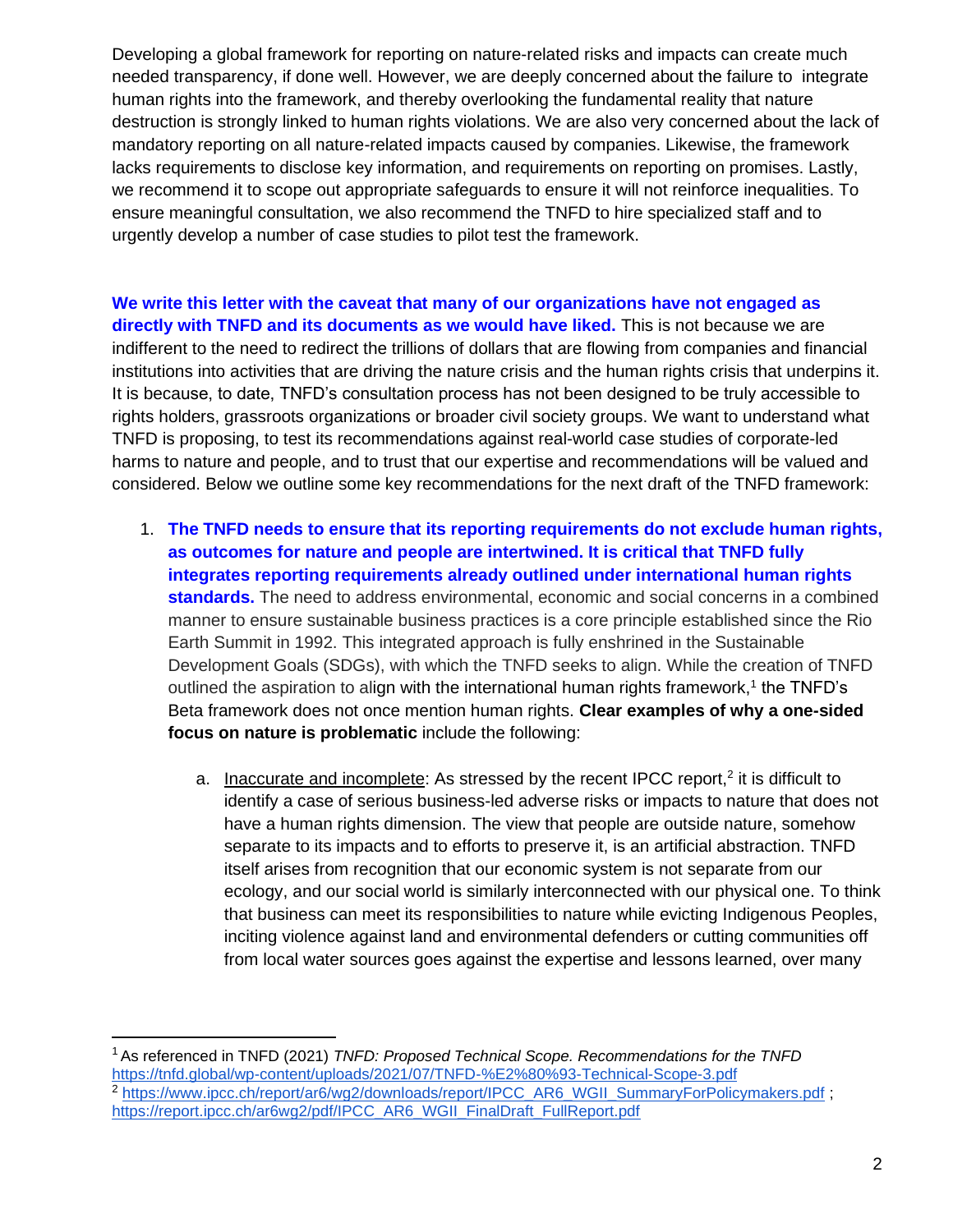years, of what leads to successful outcomes for nature and people.<sup>3</sup> Crucially, a healthy, clean and sustainable environment is a recognized human right in itself,<sup>4</sup> so activities that pollute, destroy or degrade the environment can amount to, not only lead to, a violation of human rights.

On the other hand, lack of respect for human rights can contribute to negative outcomes for nature. In particular, it is widely recognized that the violation of the collective customary tenure rights of forest peoples and communities, i.e. the lack of land tenure security, and the lack of self-determination rights for communities to decide on how to use their land, is an underlying driver of deforestation and forest degradation.<sup>5</sup> This is because forests and other ecosystems managed and customarily owned by Indigenous peoples and other communities with customary tenure systems are generally in better health than those under any other type of management, and tenure security is an important condition that enables communities to sustainably manage their land and challenge external interruptions and threats.<sup>6</sup>

- b. Building on headway made to date: Those on the frontlines of the nature crisis have been extremely vocal in emphasizing that human rights are critical. For example, this can be seen in collectively developed statements such as the [The Land Rights](https://rightsandresources.org/land-rights-standard/)  [Standard](https://rightsandresources.org/land-rights-standard/)[,](https://www.zerotoleranceinitiative.org/_files/ugd/fdb8c1_38e222fd81ad4a54a5cbc0a9e98ac2f3.pdf) [The Geneva Declaration,](https://www.zerotoleranceinitiative.org/_files/ugd/fdb8c1_38e222fd81ad4a54a5cbc0a9e98ac2f3.pdf) th[e](https://amazonia80x2025.earth/declaration/#declaration) [Global Pact to Protect 80% of the Amazon by](https://amazonia80x2025.earth/declaration/#declaration)  [2025,](https://amazonia80x2025.earth/declaration/#declaration) th[e](https://alianzaglobal.me/ncbs/about/) [Global Alliance of Territorial Communities](https://alianzaglobal.me/ncbs/about/) five key asks[,](https://www.wecaninternational.org/womens-assembly-cta) [A Call to Action](https://www.wecaninternational.org/womens-assembly-cta)  [from the Global Women's Assembly for Climate Justice](https://www.wecaninternational.org/womens-assembly-cta) and recommendations for how t[o](https://live-ucb-program-fpw.pantheonsite.io/2022/03/11/new-sec-rule-must-integrate-respect-indigenous-rights-address-climate-crisis-and-fulfill) [integrate Indigenous rights reporting](https://live-ucb-program-fpw.pantheonsite.io/2022/03/11/new-sec-rule-must-integrate-respect-indigenous-rights-address-climate-crisis-and-fulfill) into TCFD-style frameworks. Disrespecting and ignoring this work will not help TNFD establish credibility and trust in its process.
- c. Existing responsibilities and frameworks: Established over a decade ago, the UN Guiding Principles on Business and Human Rights (UNGP) clearly articulate that **companies and financial institutions have responsibilities to respect human rights** – and they are expected to do so by carrying out human rights due diligence processes to "identify, prevent, mitigate and account for how they address their impacts on human rights".<sup>7</sup> These expectations are also contained in the OECD [Guidelines for Multinational Enterprises,](https://www.oecd.org/corporate/mne/) and their related [guidance.](https://www.oecd.org/investment/due-diligence-guidance-for-responsible-business-conduct.htm)The [Kunming](https://www.cbd.int/doc/c/c2db/972a/fb32e0a277bf1ccfff742be5/cop-15-05-add1-en.pdf)  [Declaration](https://www.cbd.int/doc/c/c2db/972a/fb32e0a277bf1ccfff742be5/cop-15-05-add1-en.pdf) also includes commitments "to respect, protect and promote human rights

 $6$  Veit, P (2021) 9 facts about community land and climate mitigation. World Resources Institute. <https://files.wri.org/d8/s3fs-public/2021-10/9-facts-about-community-land-and-climate-mitigation.pdf> ; World Resources Institute (WRI) (2016) Climate Benefits, Tenure Costs. [https://files.wri.org/d8/s3fs](https://files.wri.org/d8/s3fs-public/Climate_Benefits_Tenure_Costs.pdf)public/Climate Benefits Tenure Costs.pdf ; Intergovernmental Panel on Climate Change (IPCC) (2019) Special Report on Climate Change and Land.<https://www.ipcc.ch/srccl/>

<sup>3</sup> <https://www.globalwitness.org/en/campaigns/environmental-activists/last-line-defence/> ; <https://www.globalwitness.org/en/campaigns/environmental-activists/last-line-defence/>

<sup>4</sup> Office of the High Commissioner for Human Rights, 'Right to Healthy Environment, 12 April 2022, <https://www.ohchr.org/en/statements-and-speeches/2022/04/right-healthy-environment>

<sup>5</sup> Forest Peoples Programme (2018) Closing the gap: Rights-based solutions for tackling deforestation. Moreton-in-Marsh, England.

[https://www.forestpeoples.org/sites/default/files/documents/Closing%20The%20Gap\\_0.pdf](https://www.forestpeoples.org/sites/default/files/documents/Closing%20The%20Gap_0.pdf) and Forest Peoples Programme, Pusaka and Pokker SHK (2014) Securing Forests, Securing rights: Report of the International Workshop on Deforestation and the Rights of Forest Peoples. [https://www.forestpeoples.org/en/topics/rights](https://www.forestpeoples.org/en/topics/rights-land-natural-resources/publication/2014/securing-forests-securing-rights-report-intern)[land-natural-resources/publication/2014/securing-forests-securing-rights-report-intern](https://www.forestpeoples.org/en/topics/rights-land-natural-resources/publication/2014/securing-forests-securing-rights-report-intern)

 $<sup>7</sup>$  UNGP para 15(b)</sup>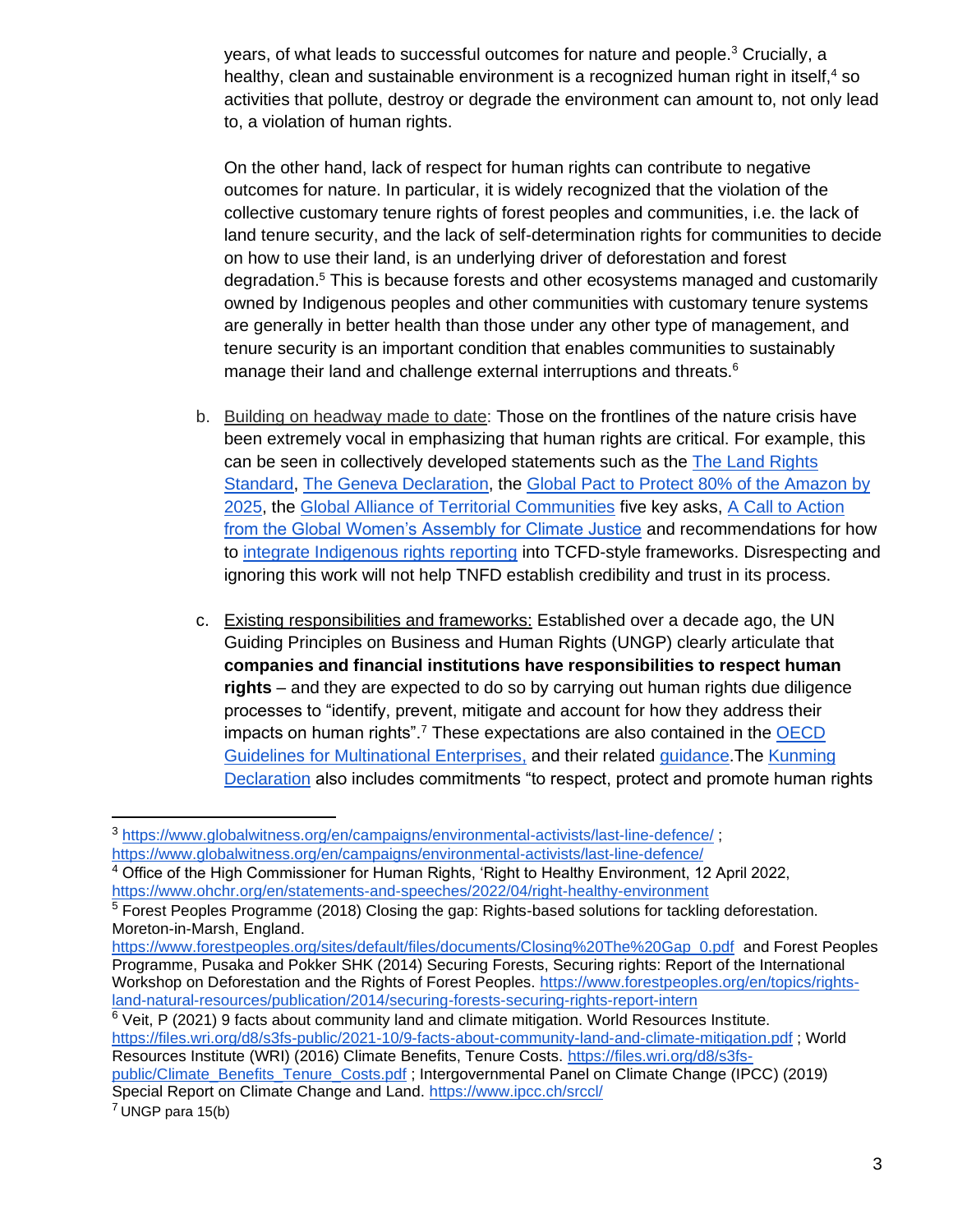obligations when taking actions to protect biodiversity".<sup>8</sup> Models already exist, such as the Universal Standards of the [Global Reporting Initiative,](https://www.globalreporting.org/standards/standards-development/universal-standards/) that align with the style of framework proposed under the TNFD and which see reporting on nature and human rights as integrated. The [Glasgow Leaders' Declaration on Forests and Land Use a](https://ukcop26.org/glasgow-leaders-declaration-on-forests-and-land-use/)lso recognises the rights of Indigenous Peoples, as well as local communities in accordance with national legislation and international instruments. This makes it hard to understand why TNFD would actively choose to exclude human rights, or suggest that sound outcomes for nature can be achieved without addressing rights violations.

Human rights, such as requirements to refrain from activities where Indigenous Peoples and local communities have not given their free, prior and informed consent, have also been acknowledged in at least a dozen initiatives for high-risk industries. These are as diverse as the [Aluminium Stewardship Initiative,](https://aluminium-stewardship.org/asi-standards/) the Accountability [Framework initiative,](https://accountability-framework.org/the-framework/contents/core-principles/) the [IFC Performance Standards,](https://www.ifc.org/wps/wcm/connect/topics_ext_content/ifc_external_corporate_site/sustainability-at-ifc/policies-standards/performance-standards) [The Equator Principles,](https://equator-principles.com/) the [Roundtable on Sustainable Palm Oil,](https://www.rspo.org/standards) the Universal Standards of the [Global Reporting](https://www.globalreporting.org/standards/standards-development/universal-standards/)  [Initiative](https://www.globalreporting.org/standards/standards-development/universal-standards/) and many others. This recognition required a great deal of awareness raising, time and energy to achieve. While these initiatives are far from perfect, TNFD will undermine the headway made on human rights and lessons learned over many years if it ignores them.

- d. Financial materiality: **Adverse human rights impacts negatively affect financial sustainability.** Evidence shows that social opposition against developments and projects on the ground constitutes a significant financial risk to companies and investors in agricultural, energy and extractive sectors, especially when these cause serious violations of human rights, such as eviction, resettlement and disruption of local livelihoods.<sup>9</sup> Often, such opposition leads to long disruption of project operations, and sometimes to permanent shut-down, for example through physical blockades on the ground or via legal complaints and court cases. In addition to directly affecting financial bottom-lines, cases of social conflicts could be the source of serious reputational risks for the upstream companies, downstream buyers and their financiers.<sup>10</sup>
- 2. **Require companies and financial institutions to report on impacts on, and adverse risks to, nature and human rights - removing the loophole that only requires impacts to be reported if there is a significant financial impact on business. If TNFD is to create an evidence-led reporting framework, it needs to explicitly require businesses to provide meaningful data of what its risks and impacts on nature and human rights are.** This is also important to allow business' claims and reports to be independently scrutinized against on-the-ground realities. It is also vital that TNFD requires positive and negative impacts to be

<sup>8</sup> <https://www.cbd.int/doc/c/c2db/972a/fb32e0a277bf1ccfff742be5/cop-15-05-add1-en.pdf>

<sup>&</sup>lt;sup>9</sup> Alforte, A, et al (2014) Communities as Counterparties: Preliminary Review of Concessions and Conflict in Emerging and Frontier Market Concessions. [https://rightsandresources.org/wp-content/uploads/Communities](https://rightsandresources.org/wp-content/uploads/Communities-as-Counterparties-FINAL_Oct-21.pdf)[as-Counterparties-FINAL\\_Oct-21.pdf](https://rightsandresources.org/wp-content/uploads/Communities-as-Counterparties-FINAL_Oct-21.pdf)

and The Munden Project (2012) *The financial risk of insecure land tenure: An investment view* [https://rightsandresources.org/wp-content/exported-pdf/rritenureriskreportfinaldec2012.pd](https://rightsandresources.org/wp-content/exported-pdf/rritenureriskreportfinaldec2012.pdf)[f](https://rightsandresources.org/wp-content/exported-pdf/rritenureriskreportfinaldec2012.pdf)

<sup>&</sup>lt;sup>10</sup> Joint letter, 2021. Response to Call for Public Input on Climate Change Disclosures from Commissioner Allison Herren Lee.<https://www.sec.gov/comments/climate-disclosure/cll12-9061308-246408.pdf>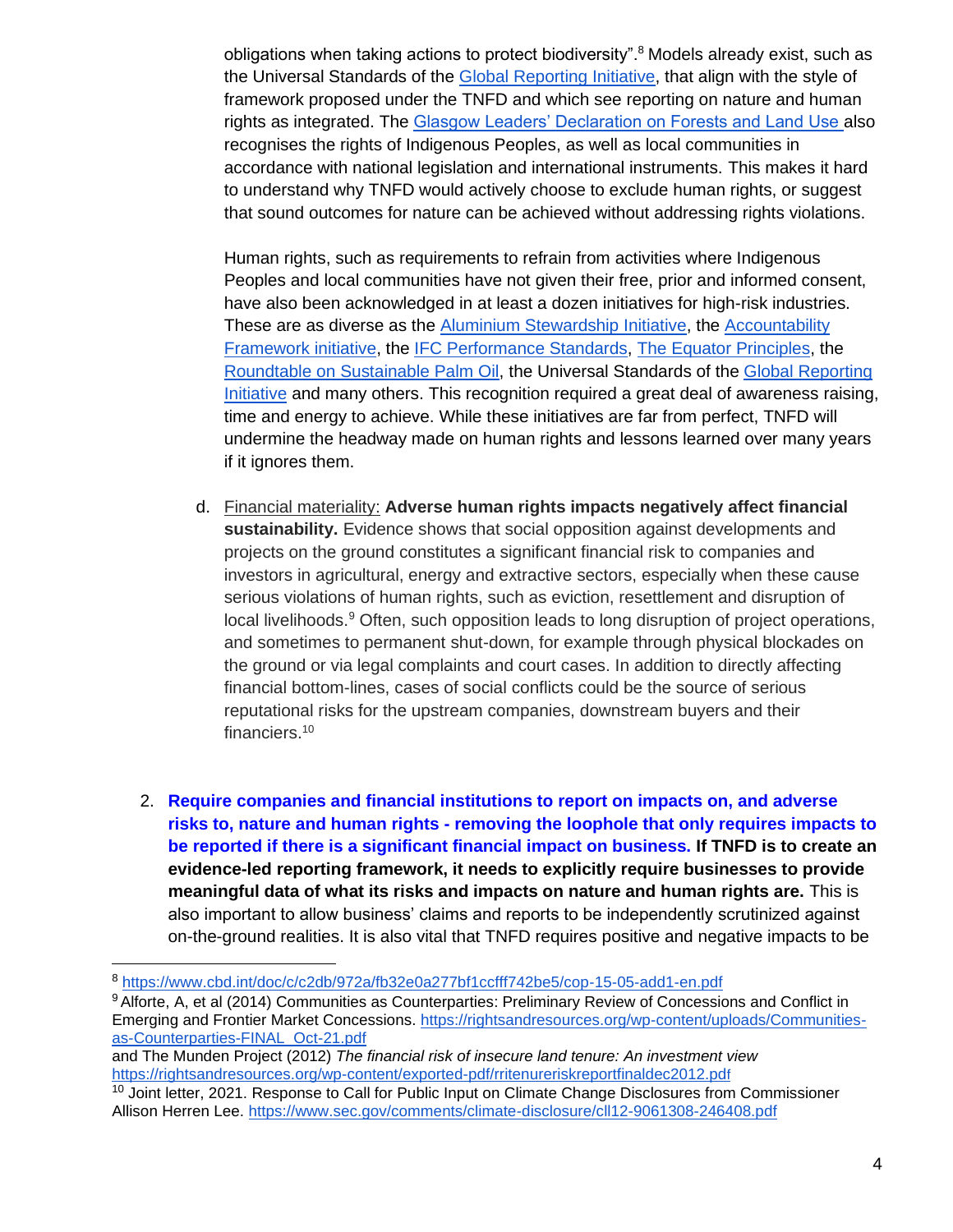reported separately, and not rolled into 'net' reporting. Reporting must also incorporate information on existing actions by businesses to address (e.g. prevent, mitigate and remedy) risks and impacts that they have identified. **However, this is not what TNFD is proposing.**  Under its Beta Framework, TNFD requires a business to identify how it interacts with nature including its *dependencies* on nature or natural systems, arising *opportunities*, *risks* and positive or negative *impacts* on nature. But while a business needs to assess these factors - it does not have to report on them. It only explicitly has to report on those that may financially impact its business in the short, medium or long term. TNFD is focused only on getting business to report on significant financial risks or benefits that arise from its relationship to nature. This assessment is likely highly subjective. An 'ethical' firm may consider that all nature-related harms will impact their business. A company currently complicit in environmental and human rights abuses is less likely to think this way.

## 3. **Adopt forms of transparency that support the rights of communities and workers to know which companies or financial institutions are backing activities, companies or supply chains operating in their local area.**

A business' environmental and human rights policies are often put forward as key to its due diligence and risk management through its operations, supply chains or financing. However, these commitments mean little if those whose environment or human rights are at risk of being violated have no way of knowing which company or financier is involved. Too often, undue secrecy prevents local people trying to stop harms to nature from raising concerns with business before they reach crisis point.

Many environmental issues, such as reducing office energy consumption or reducing water use don't necessarily require local-to-global data. But the most serious threats to nature do. If TNFD focuses mostly on high-level metrics - even at biome level - this cannot be independently scrutinized against practices on the ground. TNFD should explore how it can integrate finance and supply chain traceability and transparency - including by drawing from existing standards and tools developed for high-risk industries. Businesses that do not know what they're buying or financing cannot show if those products were produced legally or show what impacts on nature they had.

- 4. **Require businesses to report meaningfully on their nature-related promises, claims and connection to severe impacts.** Too often, greater stock is put into a business' policies, plans and promises about what it will do in future - than how it is responding, in concrete ways, to concerns put before it today. This can present a misleading picture of a business' real-world actions and priorities. An example of reporting measures that assist greater accuracy include requiring all businesses to:
	- a. Publish grievance lists that is outstanding allegations, litigation or complaints against it. This is important to provide information about third-party claims that may contradict a business' stated policies or reports, and ensure that businesses feel external accountability to support remedy and redress for people or biomes harmed;
	- b. Publish a list of all Indigenous, tribal, and other local communities impacted by proposed and existing projects and operations;
	- c. Report [lobbying efforts](https://unearthed.greenpeace.org/2022/03/04/eu-deforestation-lobbying-cop26/) including the activities of industry groups to which it is a member. Lobbying to retain subsidies or benefits for unsustainable and environmentally harmful practices is necessary information to understand a business'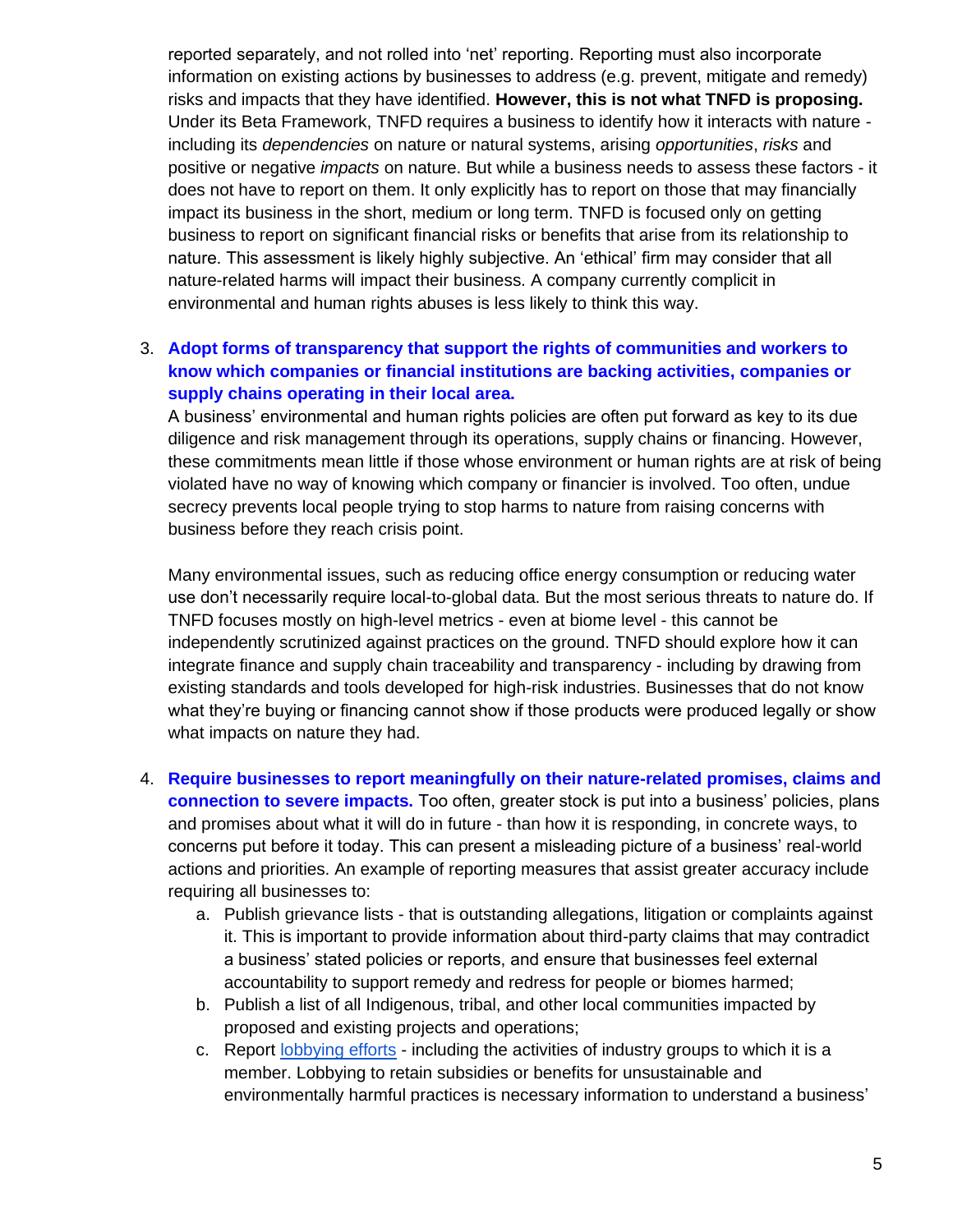real-world nature strategies. This must also extend to reporting on actions to seek exemptions from or challenge environmental regulations;

- d. Publish exit or exclusion lists which name firms or projects a company or financial institution will not do business with on the basis of environmental or social concerns.
- 5. **Undertake scoping to examine TNFD's proposal in the context of its impacts on equality, equity and just transition.** This will ensure it does not reinforce inequalities and adopts appropriate safeguards. [Third World Network](https://www.twn.my/title2/biotk/2022/btk220305.htm) has expressed concern that a naturerelated risk approach will lead to a revaluation of credit ratings, and countries who face escalating risks to nature will have their credit ratings downgraded, leading to higher costs of capital. TNFD has yet to grapple with discussions of a just transition and how to ensure that monetarily poor countries ravaged by climate change and heavily indebted after the COVID-19 pandemic do not face more expensive loan repayments as a result of TNFD. We recommend the TNFD directly work with Third World Network to discuss and address this concern. Similarly, TNFD has not yet considered how issues such as land inequality contribute to the nature crisis. It must set requirements on business to cap and reduce its land footprint, and transition out of land-intensive industries. This must be done in an equitable way that targets businesses that have the largest adverse impact on land inequality. While TNFD has limited its purview to reporting, it should also seek to understand how its efforts can complement, or reinforce, calls for accountability, remedy and redress.
- 6. **Urgently recruit and resource staff who have the specialist skills in how to work effectively with marginalized groups, rights holders and grassroots organizations**, a**nd to publicly outline its engagement plan for working with these groups**. Indigenous peoples, Afro-descendant communities, local communities, land and environmental defenders and grassroots organizations, including women and youth within these groups, have been at the forefront of the defense of nature, and are demanding respect for our living world. These voices are critical to ensure the integrity of TNFD's outcomes.

## 7. **Publicly test TNFD's recommendations against real-world cases of nature-related harms.**

To date, TNFD has put emphasis on business pilot testing its framework. But it is also critical that TNFD work with rights holders and civil society organizations to develop and test its proposals against real-world case studies. Understanding what TNFD's proposed approach means in practical cases is the best measure of evaluating its strengths and weaknesses, and whether measures would capture corporate-led nature and human rights harms.

[The IPCC's sixth assessment report on climate change, focused on impacts, adaptation, and](https://www.twn.my/title2/biotk/2022/btk220305.htm)  [vulnerability,](https://www.twn.my/title2/biotk/2022/btk220305.htm) [emphasizing the interconnectedness between climate crisis, biodiversity crisis and](https://www.twn.my/title2/biotk/2022/btk220305.htm)  [social inequalities.](https://www.twn.my/title2/biotk/2022/btk220305.htm)<sup>11</sup> The science is clear: to sustain life on earth, we need to address the interdependence between the climate, ecosystems, biodiversity and human societies. Lasting planetary health is indivisible from social justice. The current multiple crises cannot be tackled separately. In order to protect critical forests and ecosystems (including their biodiversity), social inequities will need to be addressed. The rights of people who live in the forest and from the forest need to be recognized as a core human right.

<sup>11</sup> [https://www.ipcc.ch/report/ar6/wg2/downloads/report/IPCC\\_AR6\\_WGII\\_SummaryForPolicymakers.pdf](https://www.ipcc.ch/report/ar6/wg2/downloads/report/IPCC_AR6_WGII_SummaryForPolicymakers.pdf) ; [https://report.ipcc.ch/ar6wg2/pdf/IPCC\\_AR6\\_WGII\\_FinalDraft\\_FullReport.pdf](https://report.ipcc.ch/ar6wg2/pdf/IPCC_AR6_WGII_FinalDraft_FullReport.pdf)